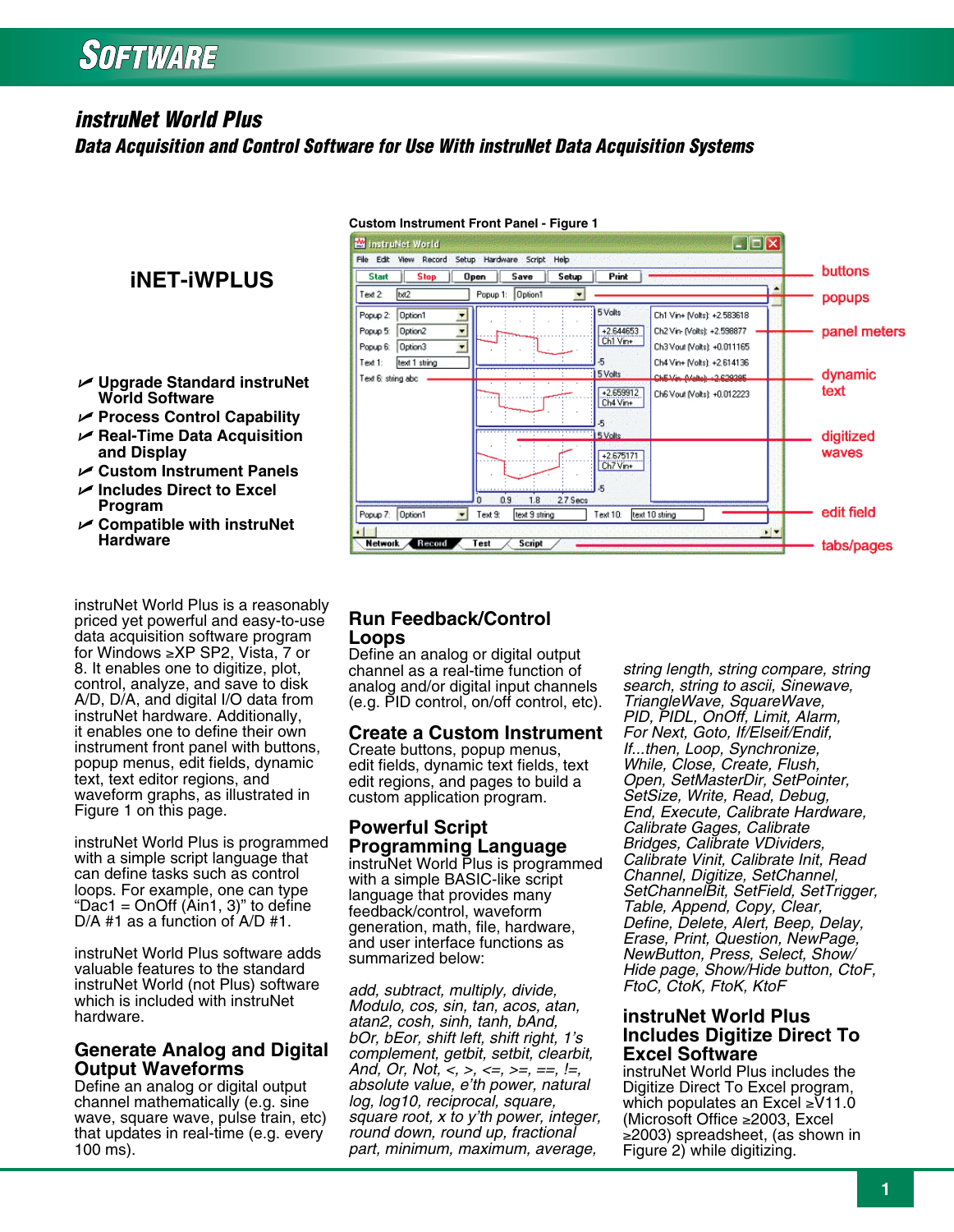# SOFTWARE

#### **Direct to Excel - Figure 2**

|                |                     |          | Microsoft Excel - Book1 |                   |     |                                                       |            |        |
|----------------|---------------------|----------|-------------------------|-------------------|-----|-------------------------------------------------------|------------|--------|
|                |                     |          |                         |                   |     | 图 File Edit View Insert Format Tools Data Window Help |            | $   x$ |
|                | Arial               |          | 10                      | $\mathbf{r}$<br>B | U   | 手写着国                                                  | . 53.2     | œ<br>隅 |
|                | <b>B4</b>           |          | $\blacksquare$          |                   |     |                                                       |            |        |
|                | A                   | в        | C                       | D                 | E - | F                                                     | G          | н      |
| $\mathbf{1}$   | Seconds             | Ch1 Vin+ | Ch4 Vin+                | Ch7 Vin+          |     |                                                       |            | renner |
| $\overline{2}$ |                     | Volts    | Volts                   | Velts             |     |                                                       |            |        |
| 23             | <b>Channel Data</b> |          |                         |                   |     |                                                       |            |        |
| 24             |                     |          |                         |                   |     |                                                       |            | Ħ      |
| 25             |                     | 1.900577 | $-0.76654$              | $-0.79765$        |     |                                                       |            |        |
| 26             | 2                   | 1.903426 | $-0.76781$              | $-0.79488$        |     |                                                       |            |        |
| 27             | з                   | 1.906275 | $-0.76908$              | $-0.7921$         |     |                                                       |            |        |
| 28             |                     | 1.909123 | $-0.77035$              | $-0.78933$        |     |                                                       |            |        |
| 29             | 5                   | 1.911972 | $-0.77161$              | $-0.78655$        |     |                                                       |            |        |
| 30             | հ                   | 1.91482  | $-0.77288$              | $-0.78378$        |     |                                                       |            |        |
| K              |                     | Sheet 1  | Sheet <sub>2</sub>      | Sheet3            |     |                                                       |            |        |
| Ready          |                     |          |                         |                   |     |                                                       | <b>NUM</b> |        |

# **Create Popup Menus**

Front panel popup menus allow the selection of one of several choices in a list, as illustrated in Figure 3. One line of script code reads or sets the position of the popup (i.e. 1 refers to the upper-most item, 2 the one below it, etc). The position, label, and list options are easily set.

#### **Popup Menu - Figure 3**

| Popup 3: | Option1 |
|----------|---------|
|          | Option1 |
|          |         |
|          | Jption3 |

# **Create Edit Fields**

Front panel edit fields allow one to select, view and edit segments of text, as shown in Figure 4. One line of script code reads or sets the text in the same way one would read or write to a string variable. The position, label, and initial text are easily set.

#### **Edit Field - Figure 4**



# **Create Dynamic Text Fields**

Front panel dynamic text fields allow one to view non-editable segments of text, as shown in Figure 5. One line of script code sets the text in the same way one would write to a string variable. The position, label, and initial text are easily set.

#### **Dynamic Text Field - Figure 5**

FieldName: TextFieldString

# **Create Buttons**

One can easily create buttons that execute script code when pressed (e.g. "Button 1" shown in Figure 6.) The position, label, and script text are easily set.

#### **Create Buttons - Figure 6**



# **Create Text Editor Pages**

In instruNet World Plus, a "page" is similar to a "sheet" in Microsoft Excel. One clicks on a tab at the bottom of the window (note the tabs in Figure 7) to show a different set of front panel items (e.g. popup menus, text editor, edit fields, etc). For example, in a simple case, one might create a page called "Help" that when selected, displays documentation on how to use the instrument. Figure 7 shows 2 user defined pages, labeled "Page 1" and "Page 2", where Page 1 is currently selected and contains a text editor region that shows the text "One can type text here…".

#### **Test Editor Page - Figure 7**



### **Save Waves to Excel**

Network

instruNet World Plus provides a menu command called "Save Waveforms To Excel" that saves all waves into one large text file that can be loaded by Microsoft Excel, post-acquisition, where each wave is given its own column.

Record

Test

## **Print Waves and Text on Hard Copy Printer**

Print text and waveforms directly to a printer.

# **Display Time of Day Under Waves**

Display waveforms relative to the Date and Time of Day. For example, in Figure 8, the first grid corresponds to June 11, 2003, 6:12pm + 31 seconds. Without instruNet World Plus waves are always displayed relative to the start of digitization.

#### **Time of Day Under Waves - Figure 8**



# **Adjust Horizontal Scale While Digitizing**

A front panel popup menu (refer to Figure 9) adjusts the displayed horizontal scale (i.e. time per plotted horizontal division) while digitizing. In the standard version of the instruNet World software (not Plus), this is set automatically, or via the Record Setup dialog.

#### **Adjust Time of Day While Digitizing - Figure 9**



### **Copy the Setup of One Channel to Many Channels**

Setting up many channels manually can be somewhat laborious. instruNet World Plus automates this with a command that copies the setup of one channel (e.g. to a thermocouple, strain gage, etc) to multiple other channels.